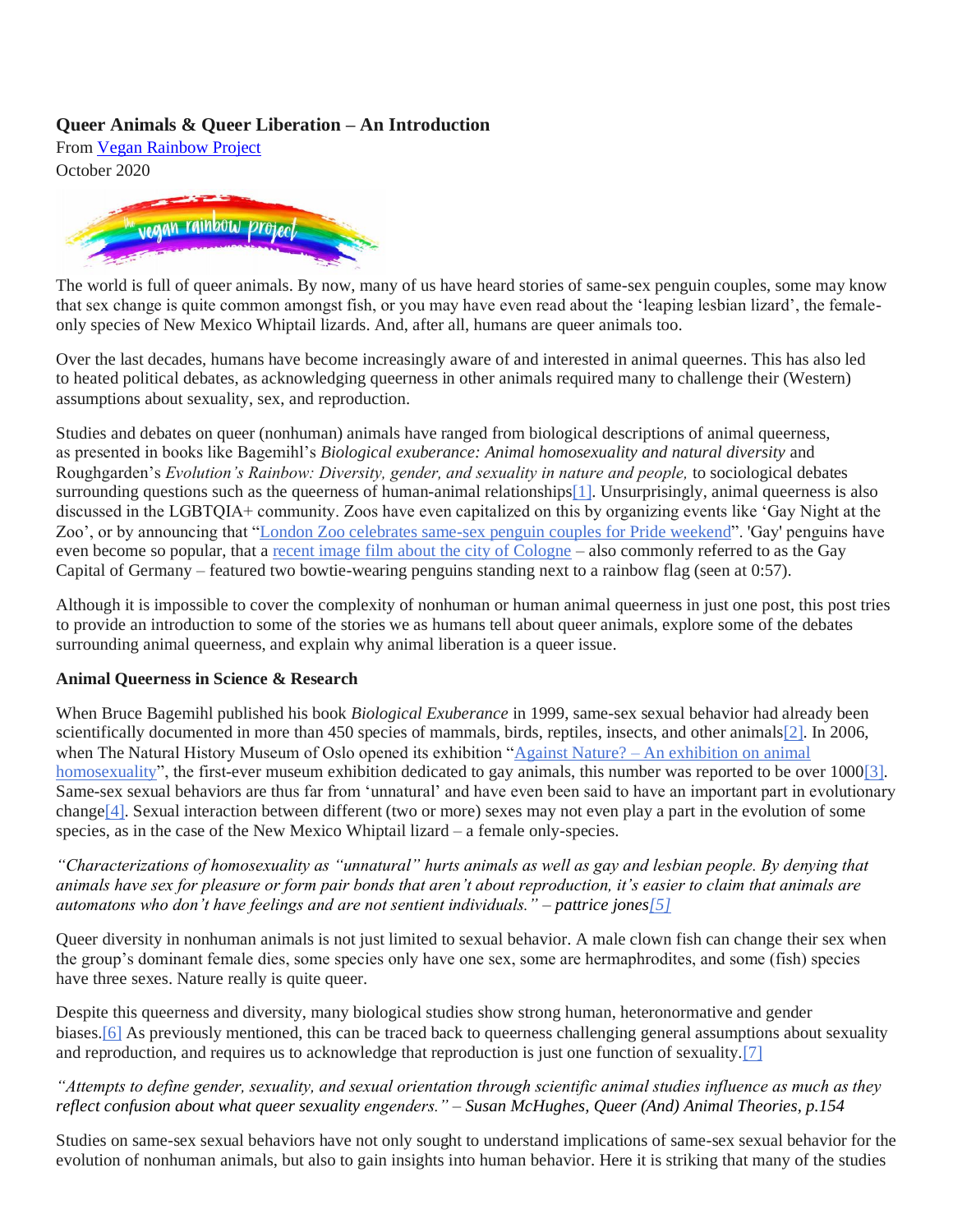Page 2 of 5

that, for instance Jennifer Terry described, focused on male rather than female homosexuality[.\[8\]](https://www.wix.com/dashboard/55478dd5-5a81-447d-9e05-8bb16b537274/blog/5fd49a4eef011400172f8547/edit#_ftn8) In 1995, the Times published an article about a study on a cohort of Drosophila (fruit flies). The researchers had manipulated one of their genes, which resulted in the male flies 'turning gay', more precisely: exhibiting homosexual behaviors. The researchers, Oldenwald and Zhang, did not claim that a single gene turned people gay, however, it was reported that humans do have a similar gene structure. The study quickly made waves, as people discussed implications of the existence of something like 'gay genes' in humans. These discussions resulted in heated debates between the LGBTQIA\* community and homophobic groups, which suggested that if there was a 'gay gene' homosexuality was a 'genetic defect' that could be 'cured'[.\[9\]\(](https://www.wix.com/dashboard/55478dd5-5a81-447d-9e05-8bb16b537274/blog/5fd49a4eef011400172f8547/edit#_ftn9)Just to be clear here: it's not a defect and nothing to be 'cured').

Nevertheless, not all scientific research seeking to understand homosexuality in other animals does so for the purpose of gaining insights into human sexuality. Some studies observe nonhuman animals for the purpose of understanding them better, whereas yet others have sought to understand homosexual behaviors in other animals for economic advantage. Back in the 90s, the two researchers Perkins and Fitzgerald studied what they called 'male-oriented rams'. Their aim was to identify and eliminate these rams to increase 'yield', as these rams were less 'effective' for breeding, thus resulting in economic losse[s.\[10\]](https://www.wix.com/dashboard/55478dd5-5a81-447d-9e05-8bb16b537274/blog/5fd49a4eef011400172f8547/edit#_ftn10) Although these studies were conducted in the 90s, they are still telling of how the animal industry regards other animals as objects that serve the purpose of economic gains, and homosexual behaviors simply as a barrier to 'efficient' (re)production.

(Note: Similar – albeit differently motivated – arguments were and sometimes still are also used for the persecution of homosexuals, for example under the German Nazi regime, where homosexuality was regarded a menace to 'national reproductive capacities', which had to be eliminate[d.\[11\]\)](https://www.wix.com/dashboard/55478dd5-5a81-447d-9e05-8bb16b537274/blog/5fd49a4eef011400172f8547/edit#_ftn11)

In summary, there appear to be many different reasons for why humans would conduct research on the queerness of other animals. However, none of them justifies the suffering nonhuman animals are subjected to by being put into cages, studied, genetically changed, killed, and dissected. There is no reason to look towards nonhuman animals to better understand human queerness and even less need, to subject them to experiments out of human curiosity.

### **Queer stories of penguins**

The human interest in (queer) animals is however not only limited to science. Growing up, I watched a lot of nature documentaries, and just like many other children, I really enjoyed going to the zoo. As a child, I didn't question the information I was given, nor the way in which it was presented. However, representations are never 'neutral'. Representations always seek to tell a story and thus serve social, cultural, or political purposes; either consciously or unconsciousl[y.\[12\]](https://www.wix.com/dashboard/55478dd5-5a81-447d-9e05-8bb16b537274/blog/5fd49a4eef011400172f8547/edit#_ftn12) Stories of our relationship with nonhuman animals usually tell a story about speciesism, the prejudice and discrimination against individuals based on their species membership[.\[13\]](https://www.wix.com/dashboard/55478dd5-5a81-447d-9e05-8bb16b537274/blog/5fd49a4eef011400172f8547/edit#_ftn13)

In placing nonhuman animals in cages that seek to represent their 'natural habitat', we tell a certain story about them. And sometimes, we use them to tell stories about ourselves.

### *"Unbeknownst to them, animals help us tell stories about ourselves, especially when it comes to matters of sexuality." - Jennifer Terry, "Unnatural Acts" in Nature, p.151*

Specifically, the mainstream media has used gay penguins to tell stories about rainbow families[.\[14\]](https://www.wix.com/dashboard/55478dd5-5a81-447d-9e05-8bb16b537274/blog/5fd49a4eef011400172f8547/edit#_ftn14) (Here the terms 'gay' or 'lesbian' are used when speaking about male-male and female-female penguin relationships. However, as these identities are human constructs, they cannot easily be ascribed to other animals).

The story of Roy and Silo, two male chinstrap penguins in New York City's Central Park Zoo, even became so popular, that their story was made into two children's books. The books tell the story of a happy rainbow family, as Roy and Silo successfully hatched an egg (there now is another book about two penguin fathers devoid of a zoo context).

While the story of Roy and Silo hatching an egg and raising the chick Tango as their child is a beautiful story for rainbow families, it's problematic to make it the only story we tell about them. It's problematic, because it normalizes penguins being held captive in zoos, and because it implies that these gay penguins are 'good gays' because they live as **Queer**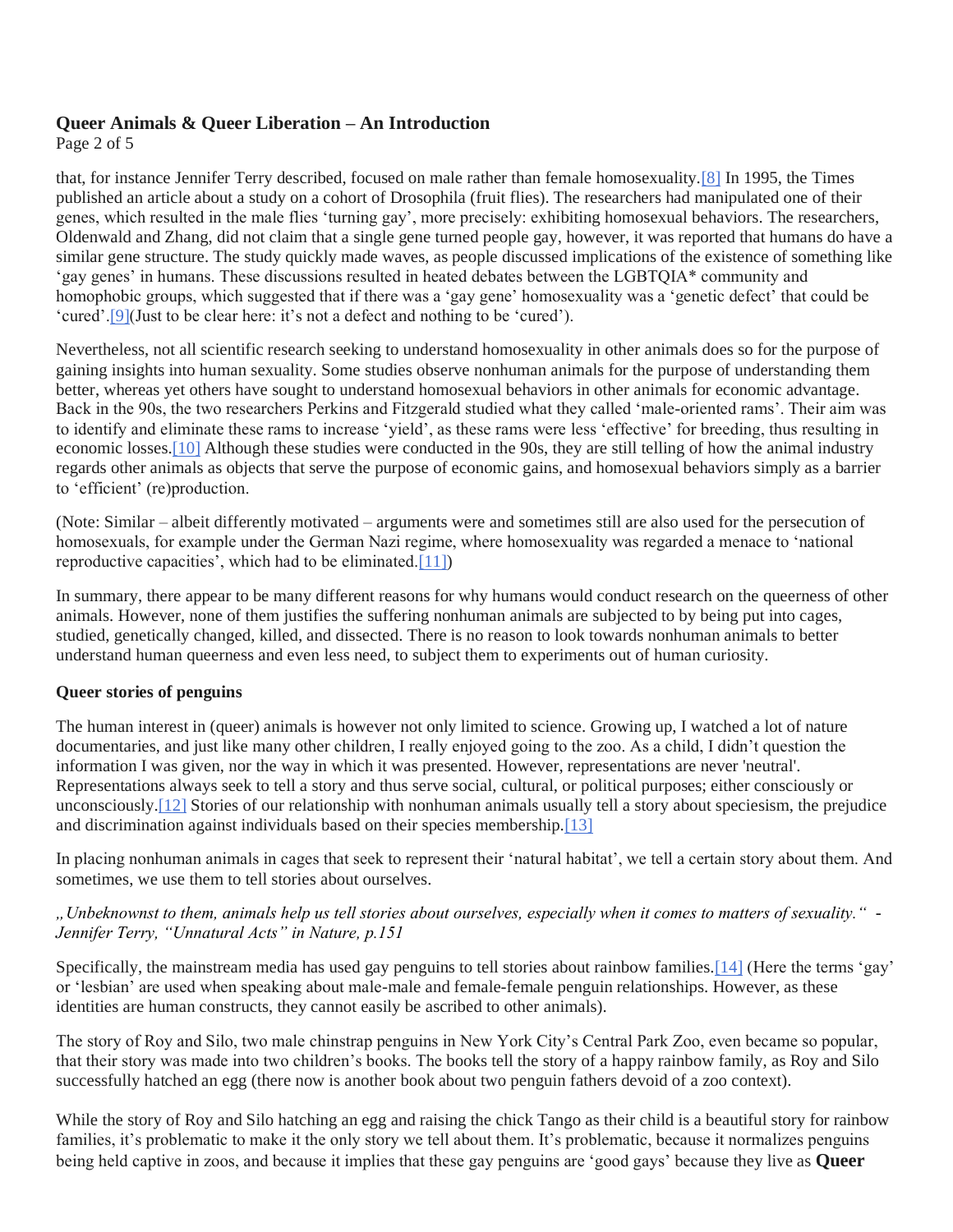Page 3 of 5

monogamous couples who raise children[.\[15\]W](https://www.wix.com/dashboard/55478dd5-5a81-447d-9e05-8bb16b537274/blog/5fd49a4eef011400172f8547/edit#_ftn15)hile there is nothing wrong with living this way, it is not the only way to live in 'good' same-sex relationships, neither for penguins nor humans.

In telling stories about gay penguins who 'find love' (in captivity) and live happily-ever-after with their chosen partner, some humans even go as far as far as organizing penguin weddings. In 2019, the two penguins Ferrari and Pringle were 'married' in a ceremony organized by humans – wedding video included.<sup>[16]</sup> It wasn't the first 'penguin wedding', and sadly it is unlikely that it will be the last event of this type, which projects human habits and rituals on to other animals. Why would penguins want to get married under human conventions? We will never know, what these penguins really think or feel, what they identify as in terms of sexuality and gender, or the kinds of relationships they want to have. In marrying them, we propose that they are 'just like us', while simultaneously using them for human amusement. So, whose story do we really tell, when we marry these 'love birds'?

In any case, the reality of the individual penguin's life is missing from the story. Penguins in cages are never free, yet we use them as extras in telling stories of queer liberation. How can we celebrate sexual diversity and freedom when we are happy that those who we celebrate live in cages?

### **Why animal liberation is a queer issue**

There is also quite a different side to the relationship between queer humans and nonhuman animals. Queer people have advocated for the rights of other animals for a long time. I got introduced to the topics of 'queering animal liberation' or 'why animal rights is a queer issue' by talks like [Queering Animal Liberation](https://www.youtube.com/watch?v=gb02o7Peabg) by pattrice jones and [Queering Animal](https://www.youtube.com/watch?v=SkRke88QKPs)  [Liberation: Why Animal Rights is a Queer Issue](https://www.youtube.com/watch?v=SkRke88QKPs) by Christopher-Sebastian McJetters. However, the connections between these movements go way back to when YouTube or the internet weren't even a thing.

Lesbians in particular have been closely associated with vegetarianism, even to the degree that it has been implied that being a lesbian necessarily means being a vegetarian.

Pop-culture has picked up this notion, for instance in the movie *But I'm a Cheerleader* and the 2014 film *Pride*. *But I'm a Cheerleader* tells the story of Megan, whose parents send her to conversion therapy camp. Although Megan herself thinks that she is heterosexual at the beginning of the film, her parents and friends present her with 'evidence' on what they call her homosexual tendencies; her interest in vegetarianism being one of them. Megan trying to make her family eat tofu then becomes a reason for 'convicting' her of being a lesbian.

In the film *Pride,* vegetarianism is covered in a short conversation between a woman from the miner's village and a lesbian couple from *Lesbians and Gay Men Support the Miners* (and later *Lesbians Against Pit Closures*), where she asks them if it was true that all lesbians were vegetarians, to which they both reply "we're vegans".

The [Vegan Society](https://www.vegansociety.com/go-vegan/definition-veganism) has defined veganism as "*a philosophy and way of living which seeks to exclude—as far as is possible and practicable—all forms of exploitation of, and cruelty to, animals for food, clothing or any other purpose; and by extension, promotes the development and use of animal-free alternatives for the benefit of animals, humans and the environment. In dietary terms it denotes the practice of dispensing with all products derived wholly or partly from animals*."

Unlike sexual orientation or gender identity, living vegan is a choice for most of us (and one that does not result in systemic oppression), but there is still a lot that connects them; both with respect to challenging societal norms and fighting for social justice.

### *"Veganism calls into question preconceived notions of what a "proper" diet consists of and, hence, how life is properly lived in contemporary Western liberal societies"[.\[17\]](https://www.wix.com/dashboard/55478dd5-5a81-447d-9e05-8bb16b537274/blog/5fd49a4eef011400172f8547/edit#_ftn17) - Rasmus Simonsen, A Queer Vegan Manifesto, p.52.*

Many queer vegans have described how being 'queer' and 'vegan' do involve some form of coming out when meeting new people, and that they sometimes chose not to disclose one or the other as they fear stigmatization and hostility.<sup>[18]</sup> [\(here](http://www.jarrymag.com/jarrybriefs/comingoutasvegan) you can read some stories of queer vegans that Leah Kirts collected). In most of today's Western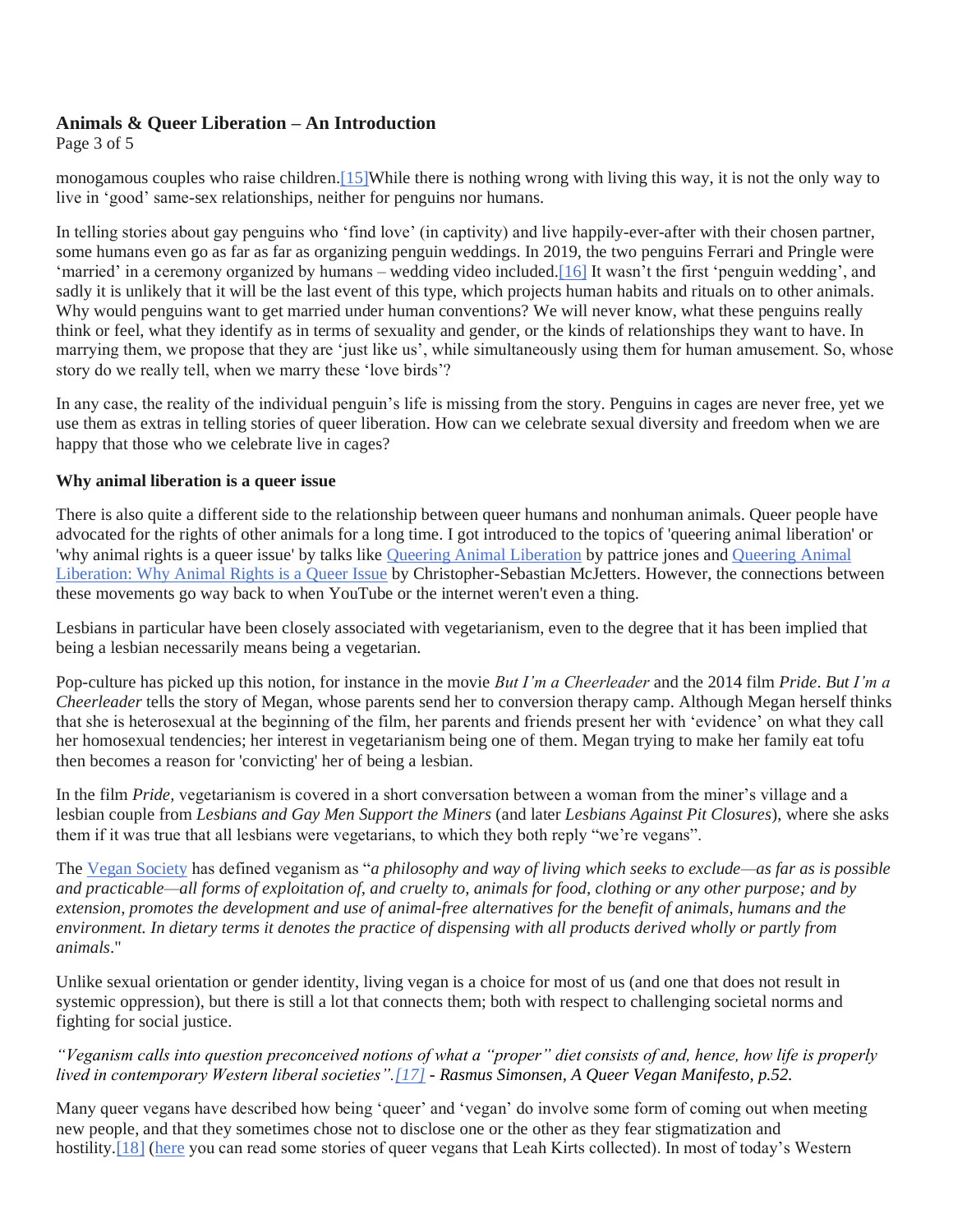Page 4 of 5

society, neither being queer nor vegan is considered to be the 'norm'. In addition to challenging norms of a 'proper' diet, veganism also rejects the gendered notion that eating meat is a trait of masculinity. As Carol J. Adams described in *The Sexual Politics of Meat [\[19\]](https://www.wix.com/dashboard/55478dd5-5a81-447d-9e05-8bb16b537274/blog/5fd49a4eef011400172f8547/edit#_ftn19)* refusing meat then involves taking a stance against patriarchal culture, a culture which oppresses both queers and nonhuman animals (and so many other, including natur[e\[20\]\)](https://www.wix.com/dashboard/55478dd5-5a81-447d-9e05-8bb16b537274/blog/5fd4bbb1de2e4a0017c65824/edit#_ftn20).

Patriarchy creates hierarchies of oppression that puts white-heterosexual-cis men on top of the pyramid, thereby necessarily defining anyone else as 'other' and 'lower'. Many groups of humans as well as nonhuman animals are oppressed under the imperialist white-supremacist capitalist patriarchy (as bell hooks would describe it). Like us, nonhuman animals should have autonomy over their own body, their life, and their choices of sexual partners, which are all fundamental rights we are fighting for.

Just like queer liberation, animal liberation is a fight for social justice. Ethical veganism is an expression of this fight, and an act of solidarity with other oppressed animals. Ethical veganism then not only means not consuming anything derived from the exploitation of nonhuman animals. It also means making a real effort to achieve (food) justice by excluding or ethically sourcing products that we know cause great harm to other humans (see projects such as the [Food Empowerment](https://foodispower.org/)  [Project,](https://foodispower.org/) [A Well-Fed World,](https://awellfedworld.org/) [Chilis on Wheels,](http://www.chilisonwheels.org/) or [Food Not Bombs](http://foodnotbombs.net/new_site/) for ways on how we can achieve food justice).

As a community, we need to recognize that mechanisms of oppression such as – but not limited to – homophobia, transphobia, sexism, racism, ableism, ageism, classism, and speciesism, work in similar ways, are interconnected and therefore must be combated together. Many queer vegans already actively advocate for the need to include nonhuman animal liberation as part of our own fight for LGBTQIA+ rights. This is illustrated by books like *[Queer and Trans Voices:](https://sanctuarypublishers.com/shop/ols/products/queer-and-trans-voices-achieving-liberation-through-consistent-anti-oppression)  [Achieving Liberation Through Consistent Anti-Oppression,](https://sanctuarypublishers.com/shop/ols/products/queer-and-trans-voices-achieving-liberation-through-consistent-anti-oppression)* edited by Julia Feliz Brueck and Zoie Zane McNeill, which was published earlier this year.<sup>[21]</sup> (You can read more about Consistent Anti-Oppression [here,](http://www.consistentantioppression.com/) or in [our interview](https://www.the-vegan-rainbow-project.org/post/interview-with-julia-feliz?lang=de) with Julia Feliz.) By now, there are also quite a few LGBTQIA+ run sanctuaries that show us a glimpse of a world where all living beings can live free from harm and discrimination (you can find a list here [here\)](https://www.the-vegan-rainbow-project.org/post/lgbtq-run-sanctuaries).

### **Final words**

This text tried to provide an introduction to animal queerness and an overview of some of the (human) debates surrounding this topic. There is a lot more to be said, especially with respect to interconnections with other forms of oppression like racism, sexism, or ableism, which do inform our own biases towards nonhuman animals and other humans. These biases also show in the heteronormativity even queer vegans apply to other animals.

This bias becomes quite evident in pattrice jones' talk *[Queering Animal Liberation](https://www.youtube.com/watch?v=36oPVbrU5uY)*, where she shares a story of two male ducks she helped care for at [VINE Sanctuary](http://vine.bravebirds.org/) in the US. She kept seperating the two because she thought they were fighting, but they kept circumventing fences to find their way to each other. After a while pattrice realized that the ducks were no enemies but quite the opposite: sexual partners. This story is illustrative of the ways in which so many of us have internalized heteronormativity, and how we harm others by ignoring their queerness.

The story is also a reminder to look beyond what we regard as obvious, but rather sit back and observe, because: when we tell stories about others, we must not only be prepared to talk but also to listen closely. We must listen to other animals, even though – or specifically because – we do not share their language. However, this should not stop us from sharing their stories, as talking about 'queer' nonhuman animals or 'queer' behavior shown by other animals not only highlights stories of diversity but also provides some lesser-known insights into the lives of those who we often think of as 'other'.

Lastly, we should always keep in mind that storytelling (including this post) is never neutral, which is why we need to be aware of and critically reflect on our biases. Overcoming these biases can help us to understand others and embrace diversity with empathy. And that would be a valuable lesson for all living beings.

To close with the words of Audre Lorde, self-described black, lesbian, mother, warrior, poet: "*It is not our differences that divide us. It is our inability to recognize, accept, and celebrate those differences*."